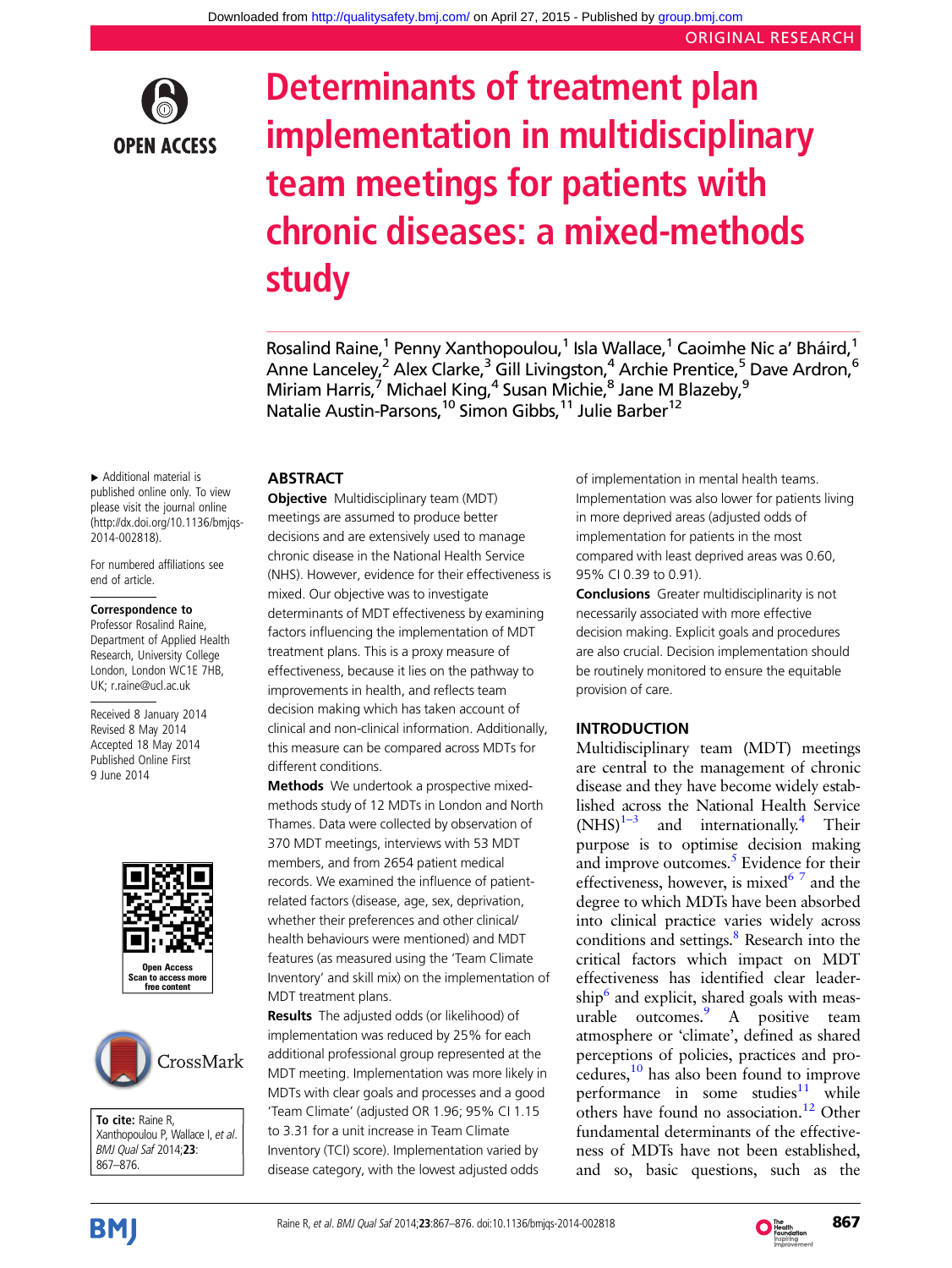#### Original research

importance of 'multidisciplinarity' in practice, have not been addressed.

Uncertainty about some of the features associated with effectiveness has resulted in substantial diversity in the guidance provided regarding MDT meeting structure and processes. $\frac{1 \text{ 13 } 14 \text{ In the UK, policy for}}{1 \text{ 15 } 14 \text{ In the UK, policy for}}$  $\frac{1 \text{ 13 } 14 \text{ In the UK, policy for}}{1 \text{ 15 } 14 \text{ In the UK, policy for}}$  $\frac{1 \text{ 13 } 14 \text{ In the UK, policy for}}{1 \text{ 15 } 14 \text{ In the UK, policy for}}$ cancer and community mental health teams (CMHTs) lists the professional skills required. Cancer teams follow national standards and are audited to ensure they fulfil requirements including the routine recording of decisions. $8 \text{ In other specialists, such as }$  $8 \text{ In other specialists, such as }$  dementia and cardiovascular disease, the format is locally determined. It is unknown whether such flexibility is appropriate or undermines the productivity of meetings. Patient-related factors may also impact upon MDT decisions. There is evidence that the socioeconomically disadvantaged are less likely to receive healthcare $15$  despite the focus of NHS policy on equity.<sup>16</sup> If patients' sociodemographic characteristics influence MDT effectiveness, then explanations such as the influence of patient preferences and comorbid-ities should be sought.<sup>[17](#page-9-0)</sup>

Given the widespread presence of MDTs, the opportunity costs for the NHS of unwarranted variations in team membership and processes and the consequences for patients of inequitable care, we undertook a prospective mixed-methods study of a range of chronic disease MDTs to investigate determinants of effectiveness.

There is debate in the literature concerning the most appropriate indicator of MDT effectiveness. Health outcomes may not be the most suitable measures because they are affected by factors other than the quality of care, including, for example, the extent to which patients adhere to treatment. $18$   $19$ Additionally, intended health outcomes may not be evident in the short or medium term, and many outcomes are disease specific, making it impractical to compare MDTs for different conditions. Thus, in this context, the use of a process measure, rather than an outcome measure, is appropriate. $20$ 

However, the identification of an indicator of highquality decisions is also difficult. While some decisions can be compared with national guidelines, these seldom specify recommended courses of action for every management decision made for a patient. Additionally, guidelines rarely consider how decisions should be modified for patients with comorbidities or other factors which will influence decision making, such as their social circumstances or preferences. Finally, guidelines are not available for all the conditions considered in MDT meetings. We identified treatment plan implementation (as documented in patient notes), as an appropriate process indicator of effectiveness, because it lies on the pathway to health improvement and reflects effective team decision making which has taken account of relevant clinical and non-clinical information, including patient preferences. Another advantage of this measure is that it can be compared across all MDTs.

Our aim was to identify key characteristics of chronic disease MDT meetings associated with decision implementation. To achieve this, we addressed the following objectives: (1) to examine chronic disease MDT meetings to quantitatively identify factors influencing their effectiveness in terms of decision implementation and (2) to explore the reasons for any factors identified through semistructured interviews and non-participant observation of meetings.

## **METHODS**

#### Design

We undertook a prospective cohort study of MDT meetings in 12 chronic disease adult MDTs across London and North Thames between December 2010 and December 2012. We aimed to include teams which varied in terms of healthcare context, professional mix of team, conditions which affected patients from different parts of the adult life range, and fatal versus life-long conditions. We examined one skin cancer team, one gynaecological cancer team, two haematological cancer teams, two dementia teams, two heart failure teams, and four community mental health teams (including one early intervention service for psychosis).

#### Data collection

Data were collected from three sources:

Source A: We undertook non-participant observation and audiotaped 370 weekly MDT meetings over 18–55 weeks (depending on patient numbers discussed at each meeting). Each team was observed for 2 weeks before data were collected in order to accustom team members to the observer's presence. For each patient discussed, we collected quantitative data on decisions made and diagnosis. We also recorded whether health behaviours (smoking, drinking, physical inactivity), other clinical factors (including comorbidities, medical and family history) and patient/carer treatment preferences were mentioned. For the logistic regression, these categories were collapsed into 'health behaviours or other clinical factors' (mentioned or not mentioned) and 'patient/carer preferences' (mentioned or not mentioned). A decision was defined as a resolution or recommendation about patient management.

After each meeting, field notes were written on MDT features (eg, agenda, attendee job titles, presence of an MDT coordinator), context (eg, reference to national policy/guidance and local resource issues) and process (eg, levels of participation, role of the chair, complexity and uncertainty of problem, and clarity and documentation of decisions).

Core MDT members (as formally defined in MDT documents, or by the clinical lead, and excluding observers and occasional visitors) completed the Team Climate Inventory (TCI) during the final month of observation.<sup>[10](#page-9-0)</sup> This validated measure<sup>[21](#page-9-0)</sup> assessed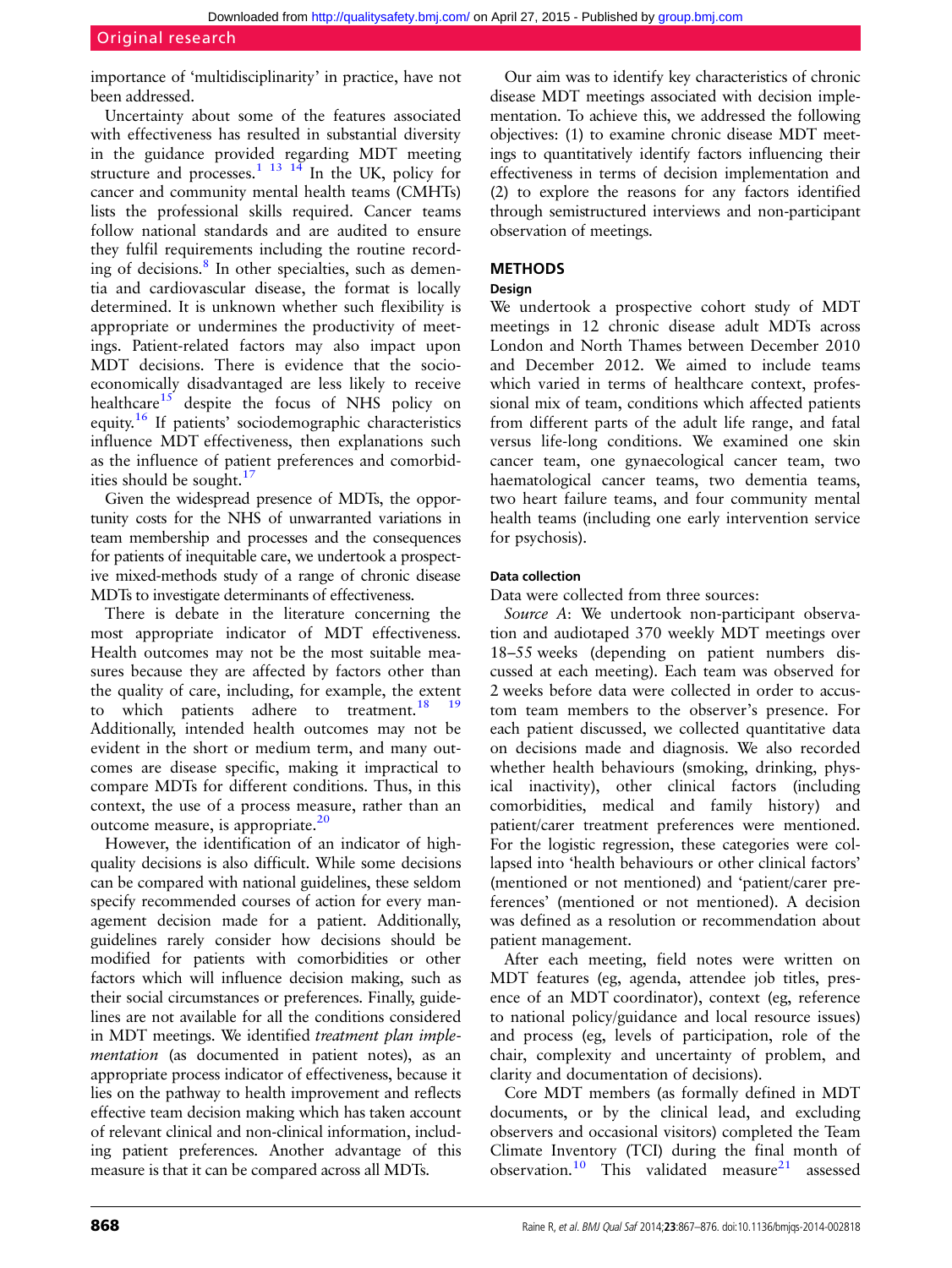members' perceptions across the four domains of 'team vision', 'participative safety' (ie, a facilitative atmosphere for involvement), 'task orientation' (eg, with respect to individual and team accountability) and 'support for innovation'. A low TCI score reflects perception of poor team climate.

Source B: We conducted semistructured interviews with 53 MDT members recruited from all the MDTs observed, purposively sampled to include core professional groups and frequent and infrequent attendees. Topics discussed included perceptions of the purpose and value of MDT meetings as well as the individual's role and value within the MDT meeting.

Source C: Quantitative data on decision implementation, reasons for non-implementation and patients' sociodemographic (gender, date of birth, and postcode) and diagnostic details were collected from medical records. Decision implementation was assessed 3 months after the MDT meeting unless the MDT explicitly recorded that implementation should be later (eg, 'follow up in six months').

#### Summary measures

The data were categorised and scored for analysis using the following summary measures:

1. Treatment plan (the unit of analysis)

We analysed each patient's first presentation at an MDT meeting within the observation period. This often resulted in more than one decision being made. These could not be assumed to be independent, and so, decisions were grouped into a 'treatment plan'. Decisions were classified as 'not implemented' if there was no record in the notes indicating decision implementation. In the majority of cases (88%) implementation of the treatment plan was fully determined (by all component decisions being either implemented or not). In cases where some decisions in the plan were implemented and others were not, we classified a treatment plan as implemented if more than 50% of the component decisions were implemented. This definition was agreed to be reasonable by our study team but was investigated further in sensitivity analyses.

2. Team Climate Inventory

Responses for each item on the TCI are given on a 5-point Likert scale. The overall team TCI score was obtained by averaging the scores of team members. We excluded TCIs with more than 25% of items missing in one of the TCI dimensions. A unit increase in TCI score indicates an improvement in team climate (eg, a change from an average response of 'agree' to 'strongly agree').

3. Skill mix (Adjusted Teachman's Index (ATI) and number of professional groups)

We used the  $ATI<sup>22</sup>$  $ATI<sup>22</sup>$  $ATI<sup>22</sup>$  together with the number of professional groups represented (classified as diagnostic medical practitioner, surgeon, physician, MDT coordinator, nurse, researcher, social worker, allied health professional and psychologist) to measure

skill mix. See online supplementary appendix Section 1. A higher ATI value reflects a more even spread across a greater number of groups. $^{23}$  $^{23}$  $^{23}$  Use of both measures allowed consideration of whether the more complex index added predictive value over a simple count of professional groups. This was measured at each individual meeting, and core and non-core staff were included. Observing students were excluded. 4. Index of Multiple Deprivation

We used the Index of Multiple Deprivation (IMD)  $2010$  to measure socioeconomic circumstances.<sup>[24](#page-9-0)</sup> This is a widely used area-based measure that combines seven domains (income, employment, health and disability, education, skills and training, barriers to housing and services, and crime and living environment) into a single deprivation score for each small geographical area (ie, each 'lower layer super output area' (LSOA), covering about 1500 people) in England. We grouped IMD scores into quintiles, with higher quintiles denoting more deprivation. The postcode address of each patient was linked to the LSOA and the corresponding deprivation quintile.

#### Quantitative analysis

The influence of MDT and patient-related factors on treatment plan implementation was investigated using random effects logistic regression models, allowing for clustering by MDT. We fitted unadjusted models for each factor of interest. We then undertook the following predefined selection process to obtain a final adjusted model. Initially, we fitted two separate models. Model 1 included patient characteristics (age, gender and IMD quintile), and Model 2 considered MDT and decisionrelated characteristics (TCI score, disease type, ATI score, number of professional groups, mention of patient preferences and other clinical factors (defined as health behaviours, comorbidities, medical and family history). Factors identified as having potential importance from these models  $(p<0.3)^{25}$  were then fitted in the final model (Model 3).

The suitability of models was investigated, including considering normality of the random effect, goodness of fit (Hosmer Lemeshow) and evidence of overfitting (using bootstrapping). We examined the pattern and extent of missing data and considered its potential impact on our results. We also undertook exploratory investigations to understand further the associations observed in our model and whether these differed by disease type. We extended Model 3 to examine interaction terms between the number of professional groups and disease type and between IMD and guideline-driven cancer compared with non-cancer MDTs.

## Planned sample size

The sample size calculation was based on decision implementation, assuming one decision for each patient.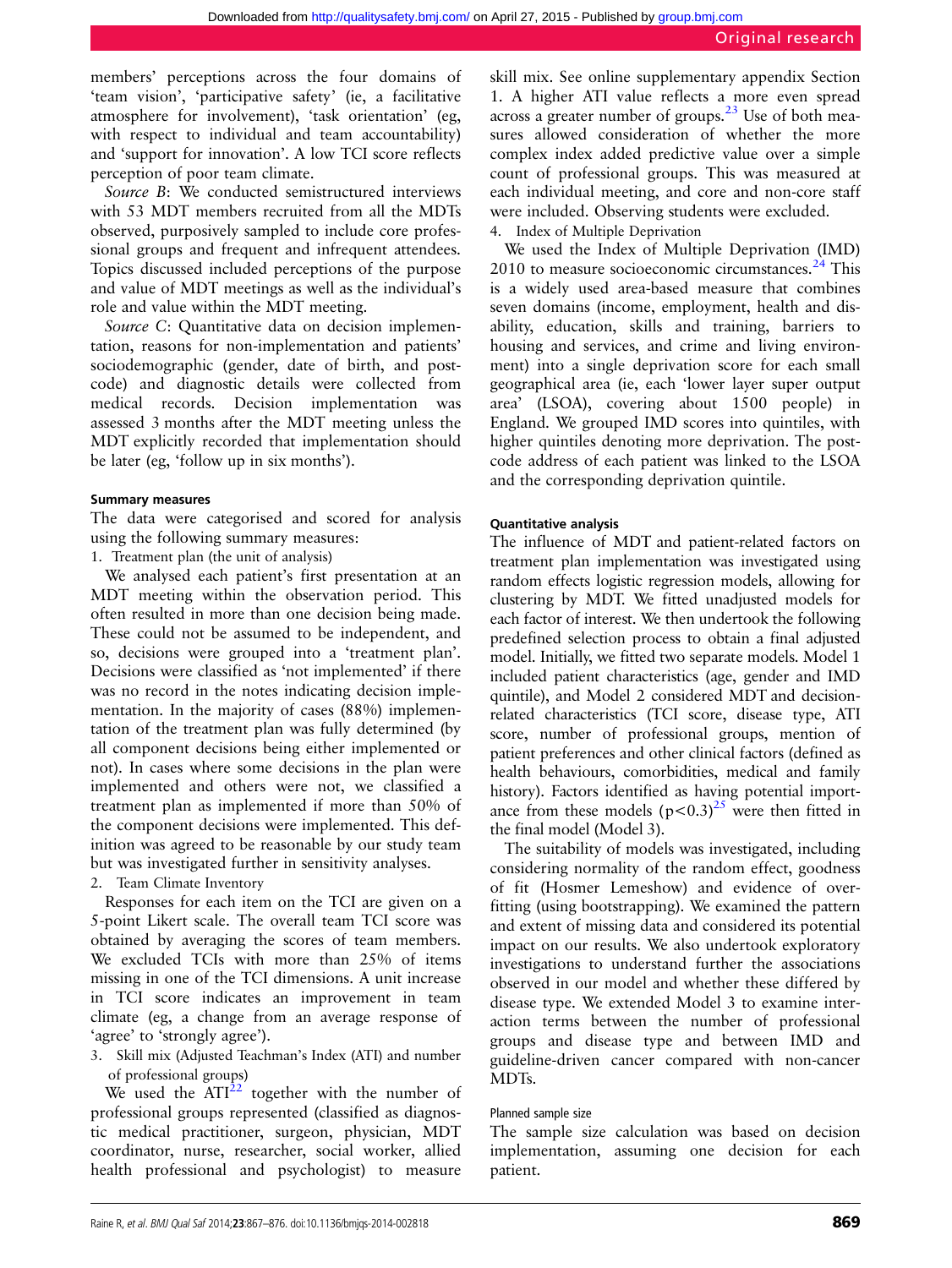#### Original research

As patients could have more than one decision when presented at an MDT, and these could not be assumed to be independent, we grouped these decisions to consider implementation of their overall 'treatment plan' for analysis. Where patients were discussed at more than one MDT, we analysed the treatment plan from their first presentation during the observation period.

We calculated the sample size using the conservative assumption (based on published research and clinical experience) that 18% of decisions would not be implemented.[26](#page-9-0) Using Peduzzi's rule of 10, we required 80 non-implemented decisions to estimate eight coefficients in our regression model; this would require approximately  $440$  patients.<sup>[27](#page-9-0)</sup> To allow for clustering by MDT, the sample size was inflated using estimates of the intracluster correlation coefficient (ICC) and the average cluster size. Directly relevant estimates for the ICC were not available, however, published models associating the ICC and outcome prevalence for a range of outcomes in community and health services settings suggested an ICC between 0.01 and  $0.05<sup>28</sup>$  $0.05<sup>28</sup>$  $0.05<sup>28</sup>$  Thus, we assumed an ICC of 0.025, and that across MDTs the average number of patients with relevant decisions during the study would be approximately 230. Based on this information, we aimed to include 3000 patients with a decision from the 12 MDTs.

#### Qualitative analysis

Qualitative observational and interview data were used to explore possible reasons for variations in implementation across teams and disease types. Our approach used deductive themes based on the main quantitative findings and inductive coding to expand on the deductive codes and to explore relevant emerging issues.

For the interview analysis, all transcripts were coded, checked and analysed in a constant comparative manner by three field researchers using NVivo software (V9). For the observational analysis, we coded field notes for the first 16 meetings observed for each of the 12 MDTs (excluding 2 weeks of pilot observation with each team) and selectively transcribed portions of these. Having listened to all 370 meetings at least twice, the researchers were confident that the 192 meetings coded in this way were representative.

Having coded approximately 1/3 of the data, we found that our coding framework became stable. During analysis of the remaining data we did not need to add further codes to describe the data in relation to our aims and develop a meaningful and useful interpretation, suggesting a sufficiently high level of saturation.<sup>[29](#page-9-0)</sup>

Analytic meetings involving the wider research team were held to review, refine and cluster the codes into organising themes, resolve disagreements and ensure consistency of interpretation. Conducting qualitative analysis as a team safeguarded against bias, and facili-tated a richer conceptual analysis and interpretation.<sup>[30](#page-9-0)</sup> Qualitative data were then triangulated to examine the consistency and internal validity of findings, identifying patterns of convergence in order to develop a coherent framework for understanding the results overall. Further details are provided in the online supplementary appendix Section 2.

## RESULTS

We observed 370 MDT meetings during which 3184 patients were discussed. There was considerable variability among the 12 teams in the number of patients discussed at each meeting. The average for each team ranged from 4 to 49 patients. The meeting size across the 12 MDTs ranged between 5 and 28 members, with 1–7 professional groups represented (a median of 4).

#### Quantitative results (objective I)

Overall, 2654 patients had a treatment plan with an average of 1.6 decisions per plan. Two thousand five hundred and twelve (95%) patients had adequate implementation data recorded, of whom 1967 (78%) had implemented plans. Implementation was highest in the gynaecological cancer team and lowest in the CMHTs [\(table 1\)](#page-4-0). There was a trend for nonimplementation with increasing patient deprivation.

Adjusted associations [\(table 2](#page-5-0)) showed no evidence of a relationship between treatment plan implementation and patient age or gender, or with discussion of patient preferences or health behaviours/other clinical factors. ATI and number of professional groups were highly correlated (correlation coefficient 0.8) and did not appear to have an association when fitted together (Model 2). When included individually in the model, however, each showed a relationship such that increases in team diversity or number of professional groups were associated with a reduced odds of treatment plan implementation ([table 2](#page-5-0) footnote).

Factors with an association  $(p<0.3)^{25}$  $(p<0.3)^{25}$  $(p<0.3)^{25}$  in Models 1 and 2 were fitted together in the final model (Model 3). The adjusted odds of implementation almost doubled (OR 1.96 (95% CI 1.15 to 3.31) for a unit increase in TCI score (indicating improved team climate). By contrast, the adjusted odds of implementation was reduced by 25% for each additional professional group represented and was lower for patients living in more deprived IMD quintiles. Adjusted odds of implementation also varied by disease type.

We had sufficient data on 2512 (92%) patients to include them in the final model. Data were missing for age (2%), IMD quintile (6%) and treatment plan implementation (5%), mainly because of missing patient notes. The only characteristic associated with missingness was MDT disease type. Given the small proportion of missing values, we did not consider it necessary to account for this in our analysis.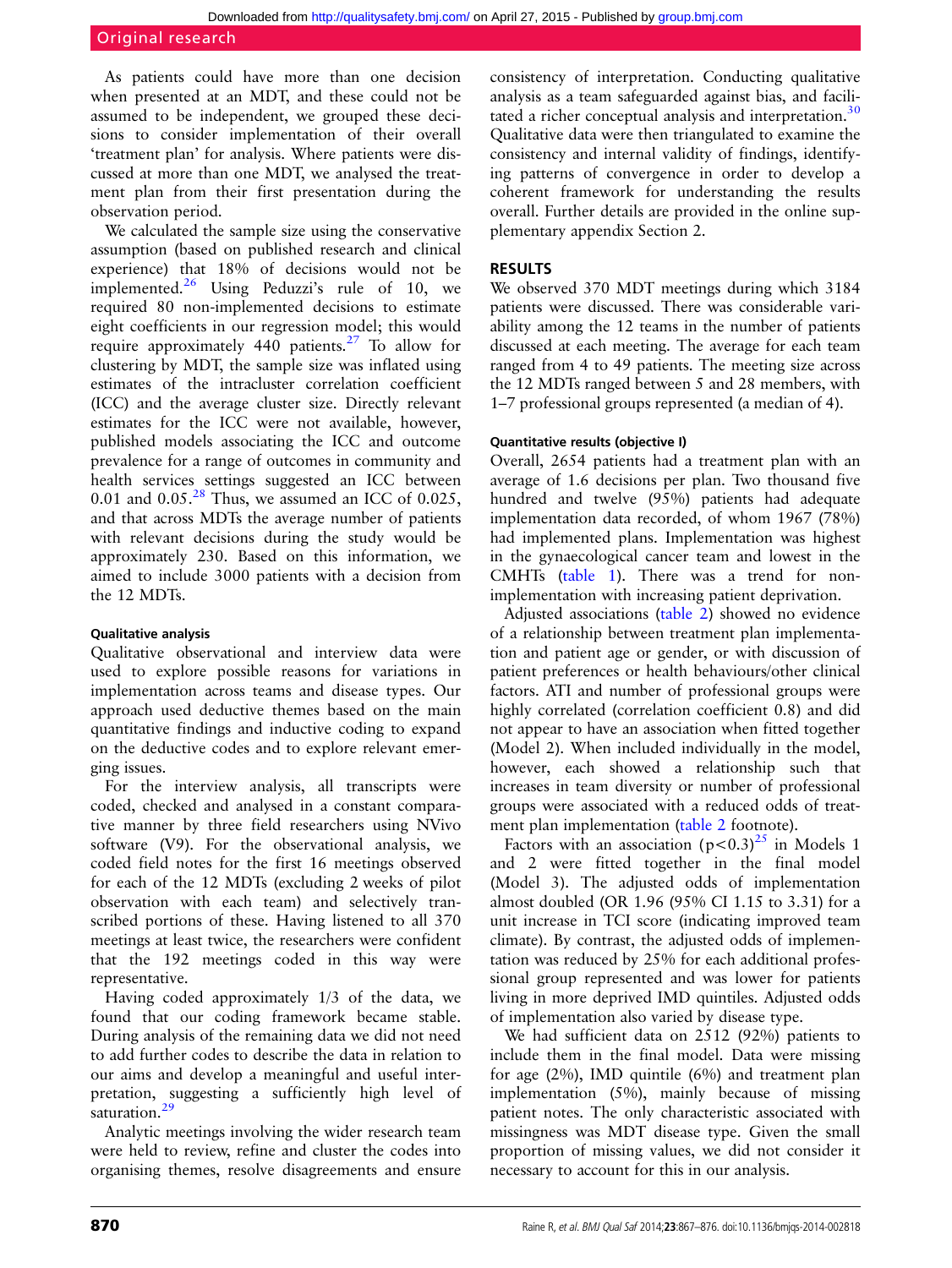<span id="page-4-0"></span>

|  | <b>Table 1</b> Frequency (%) of treatment plan implementation by |  |  |
|--|------------------------------------------------------------------|--|--|
|  | patient, MDT and discussion characteristics                      |  |  |

|                                                       | <b>Treatment plan implemented</b><br>$(number (\%))$ |
|-------------------------------------------------------|------------------------------------------------------|
| Age (years) (n=2504)                                  |                                                      |
| $20 - 39$                                             | 355 (73)                                             |
| $40 - 59$                                             | 488 (79)                                             |
| 60–79                                                 | 739 (81)                                             |
| $80+$                                                 | 381 (80)                                             |
| Gender                                                |                                                      |
| Males                                                 | 945 (78)                                             |
| Females                                               | 1022 (79)                                            |
| Index of multiple deprivation (IMD) quintile (n=2431) |                                                      |
| Least deprived                                        | 197 (85)                                             |
| 2                                                     | 331 (82)                                             |
| 3                                                     | 395 (82)                                             |
| 4                                                     | 541 (76)                                             |
| Most deprived                                         | 442 (73)                                             |
| Team Climate Inventory (TCI)*‡                        |                                                      |
| <4 (median score)                                     | 853 (78)                                             |
| $>=$ 4                                                | 1114 (79)                                            |
| Type of disease team*                                 |                                                      |
| Haematological cancer                                 | 502 (81)                                             |
| Community mental health                               | 403 (70)                                             |
| Dementia                                              | 362 (81)                                             |
| Heart failure                                         | 243 (80)                                             |
| Skin cancer                                           | 229 (78)                                             |
| Gynaecological cancer                                 | 228 (84)                                             |
| Adjusted Teachman'st                                  |                                                      |
| < 1.2                                                 | 349 (82)                                             |
| 1.2 to 1.4                                            | 538 (76)                                             |
| 1.4 to 1.6                                            | 591 (78)                                             |
| >1.6                                                  | 489 (78)                                             |
| Number of professional groupst                        |                                                      |
| $1 - 3$                                               | 312 (81)                                             |
| $4 - 5$                                               | 1199 (77)                                            |
| $6 - 7$                                               | 456 (79)                                             |
| Patient preferences considered                        |                                                      |
| Yes                                                   | 361 (75)                                             |
| No                                                    | 1606 (79)                                            |
| Health behaviours/other clinical factors mentioned    |                                                      |
| Yes                                                   | 1069 (79)                                            |
| No                                                    | 898 (77)                                             |

\*Measures recorded for individual teams.

†Measures recorded for individual meetings. ‡Average team response rate=76%.

MDT, Multidisciplinary team.

Sensitivity analyses for Model 3 included: adjusting for the number of decisions making up the first treatment plan (which varied between 1 and 11 decisions); examining the impact of using the first recorded treatment plan in analysis by refitting the model based on a randomly chosen treatment plan for each patient; collapsing the 5 IMD quintiles to two groups (IMD1-3 and IMD 4–5) to produce an 8 coefficient model; refitting the model with implemented treatment plans redefined as those with greater than 80% of component decisions implemented (a change which had little impact on the overall implementation rate reducing it from 78% to 74%); and refitting the model excluding the CMHTs (which made up a large proportion of the teams in the study). None of these sensitivity analyses substantially changed our conclusions.

We further explored the observed trend between implementation and number of professional groups to consider whether this might be dependent on disease type. Tabulations showed that for dementia teams and CMHTs this trend was apparent. For the other disease types, however, such a trend was not obvious. An interaction term added to Model 3 indicated some evidence of a differential effect by type of disease  $(p=0.06)$ , however, we note that this exploratory result should be interpreted cautiously, as for some diseases, there was limited variability in the number of professional categories represented. We also considered whether the relationship between IMD and implementation differed for cancer and non-cancer specialties. In all cases, the observed general trend was for less implementation in more deprived groups. An interaction term included in Model 3 was not significant ( $p=0.13$ ).

The reasons for non-implementation of treatment plans are summarised in [table 3](#page-6-0). Patient-led reasons were recorded most frequently in CMHTs (eg, due to patient non-attendance), while patient death was reported most frequently for heart failure MDTs (see online supplementary appendix. Section 3 summarises reasons for non-implementation by disease type). We also collapsed the 5 IMD quintiles to two groups (IMD1-3 and IMD 4–5), and found that reasons for non-implementation were similar, although patient death was a more frequent reason for nonimplementation in the least deprived group (data not shown). The 'other' reasons were diverse, and included cases where the decision was implemented outside the 3-month follow-up period, or when new information or test results emerged after the MDT meeting. This category also included cases where it was subsequently decided that a referral had been inappropriate or that a patient should have been referred to a team in a different catchment area.

#### Qualitative results (objective II)

Features of teams with higher rates of treatment plan implementation

High implementing MDTs, regardless of disease type, had clear goals and more frequently referred to diagnostic or treatment protocols and national guidelines. All four cancer teams adhered closely to national guidelines, and so, had the dedicated administrative support members considered to be essential for meeting preparation and facilitation. High implementing teams also tended to have permanent chairs who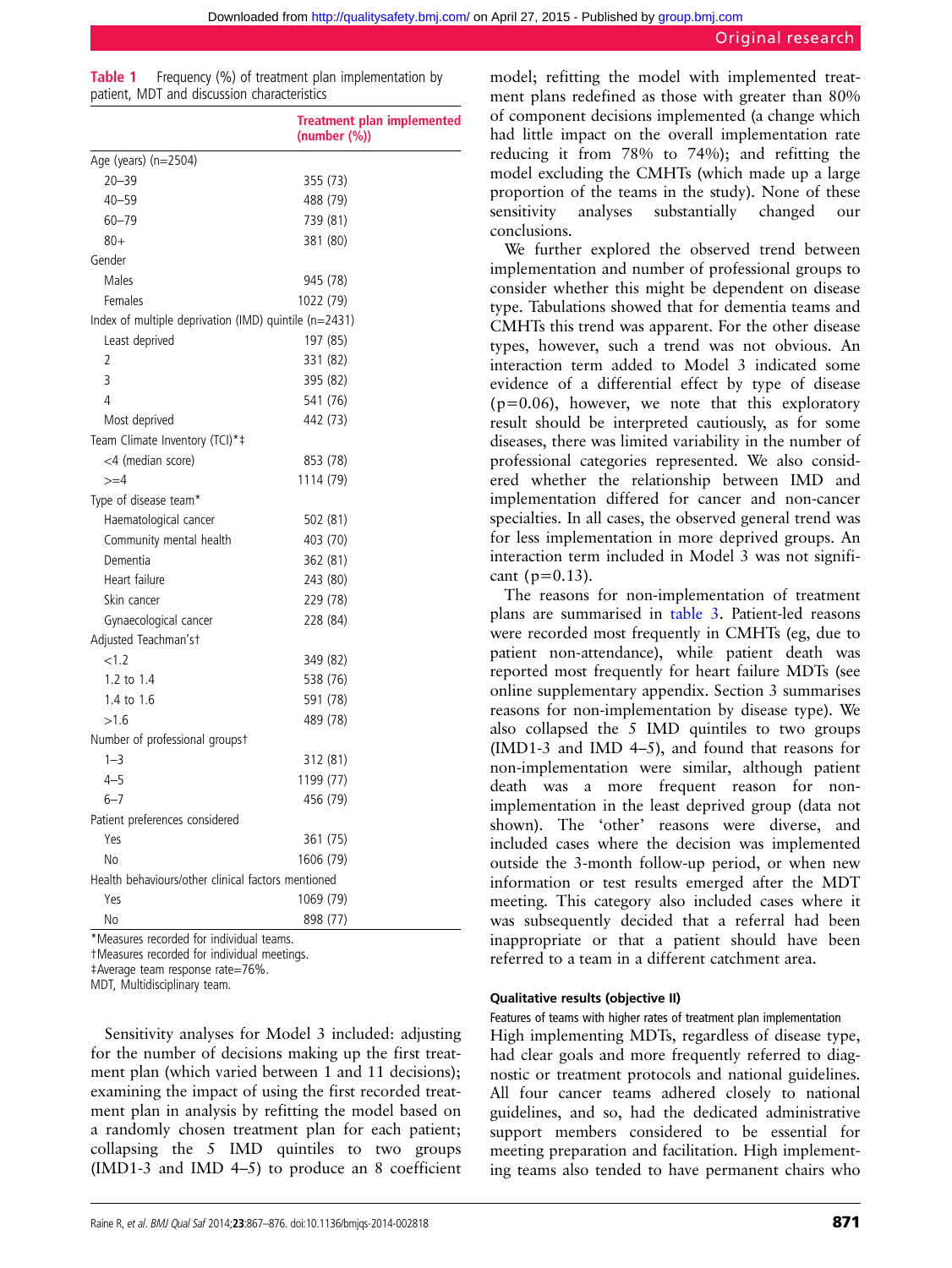|                                                    | Unadjusted (n=2512)t  |         | Adjusted Model 1 (n=2431) |         | Adjusted Model 2 (n=2512) |         | Adjusted Model 3 (n=2431) |         |
|----------------------------------------------------|-----------------------|---------|---------------------------|---------|---------------------------|---------|---------------------------|---------|
|                                                    | OR (95% CI)           | p Value | OR (95% CI)               | p Value | OR (95% CI)               | p Value | OR (95% CI)               | p Value |
| Age (at first decision) (1 year increase)          | 1.00 (0.99 to 1.01)   | 0.60    | 1.00 (0.99 to 1.01)       | 0.84    |                           |         |                           |         |
| Gender                                             |                       |         |                           |         |                           |         |                           |         |
| Male                                               |                       |         |                           |         |                           |         |                           |         |
| Female                                             | 0.99 (0.80 to 1.21)   | 0.89    | 1.01 (0.82 to 1.24)       | 0.96    |                           |         |                           |         |
| IMD quintile                                       |                       |         |                           |         |                           |         |                           |         |
| Least deprived                                     | $\mathbf{1}$          |         |                           |         |                           |         |                           |         |
|                                                    | 0.83 (0.53 to 1.30)   |         | 0.83 (0.53 to 1.30)       |         |                           |         | 0.80 (0.52 to 1.25)       |         |
| 3                                                  | 0.91 (0.58 to 1.40)   |         | 0.91 (0.58 to 1.40)       |         |                           |         | 0.87 (0.56 to 1.34)       |         |
|                                                    | $0.64$ (0.43 to 0.98) |         | 0.65 (0.43 to 0.99)       |         |                           |         | 0.64 (0.42 to 0.97)       |         |
| Most deprived                                      | $0.60$ (0.39 to 0.93) | 0.04    | 0.60 (0.39 to 0.93)       | 0.04    |                           |         | 0.60 (0.39 to 0.91)       | 0.05    |
| TCI (1 unit increase)                              | 1.68 (0.70 to 4.03)   | 0.25    |                           |         | 2.28 (1.30 to 4.00)       | 0.004   | 1.96 (1.15 to 3.31)       | 0.01    |
| Type of disease team                               |                       |         |                           |         |                           |         |                           |         |
| Haematological cancer                              |                       |         |                           |         |                           |         |                           |         |
| Community mental health                            | $0.56$ (0.35 to 0.90) |         |                           |         | 0.60 (0.37 to 0.99)       |         | 0.57 (0.39 to 0.82)       |         |
| Dementia                                           | 1.21 (0.67 to 2.20)   |         |                           |         | 1.11 (0.74 to 1.67)       |         | 1.05 (0.76 to 1.45)       |         |
| Heart failure                                      | 0.93 (0.52 to 1.54)   | 0.03    |                           |         | 0.78 (0.49 to 1.21)       | < 0.001 | 0.75 (0.50 to 1.14)       | < 0.001 |
| Skin cancer                                        | $0.81$ (0.42 to 1.56) |         |                           |         | $0.97$ (0.67 to 1.39)     |         | $0.97$ (0.67 to 1.39)     |         |
| Gynaecological cancer                              | 1.22 (0.62 to 2.38)   |         |                           |         | 2.76 (1.58 to 4.83)       |         | 2.48 (1.48 to 4.15)       |         |
| Adjusted Teachman's (ATI) (1 unit increase)        | $0.64$ (0.35 to 1.17) | 0.15    |                           |         | $0.65$ (0.24 to 1.76)‡    | 0.40    |                           |         |
| Number of professional groups                      | 0.90 (0.77 to 1.06)   | 0.21    |                           |         | $0.84$ (0.65 to 1.10)‡    | 0.21    | $0.75$ (0.66 to 0.87)     | < 0.001 |
| Patient preferences considered                     |                       |         |                           |         |                           |         |                           |         |
| No                                                 |                       | 0.24    |                           |         |                           | 0.34    |                           |         |
| Yes                                                | $0.86$ (0.67 to 1.11) |         |                           |         | 0.89 (0.69 to 1.14)       |         |                           |         |
| Health behaviours/other clinical factors mentioned |                       |         |                           |         |                           |         |                           |         |
| No                                                 |                       | 0.80    |                           |         |                           | 0.55    |                           |         |
| Yes                                                | 1.03 (0.83 to 1.27)   |         |                           |         | 1.07 (0.86 to 1.32)       |         |                           |         |

<span id="page-5-0"></span>Table 2 Associations between treatment plan implementation and patient and team characteristics; unadjusted and adjusted results from logistic regression models allowing for clustering by team\*

\*Intra cluster correlation coefficient for team clustering=0.05 (bootstrap 95% CI 0.01 to 0.08).

†For age n=2504 and for IMD quintile n=2431.

‡ATI and number of professional groups are highly correlated (correlation coefficient 0.8). When included individually in model 2, each showed <sup>a</sup> significant relationship: OR for ATI=0.38 (95% CI 0.23 to 0.63) p<0.001, OR for number of professional groups=0.76 (95% CI 0.67 to 0.87) p<0.001.

IMD, Index of Multiple Deprivation; TCI, Team Climate Inventory.

Raine R,

et al . BMJ Qual Saf

2014;23:867

–876. doi:10.1136/bmjqs-2014-002818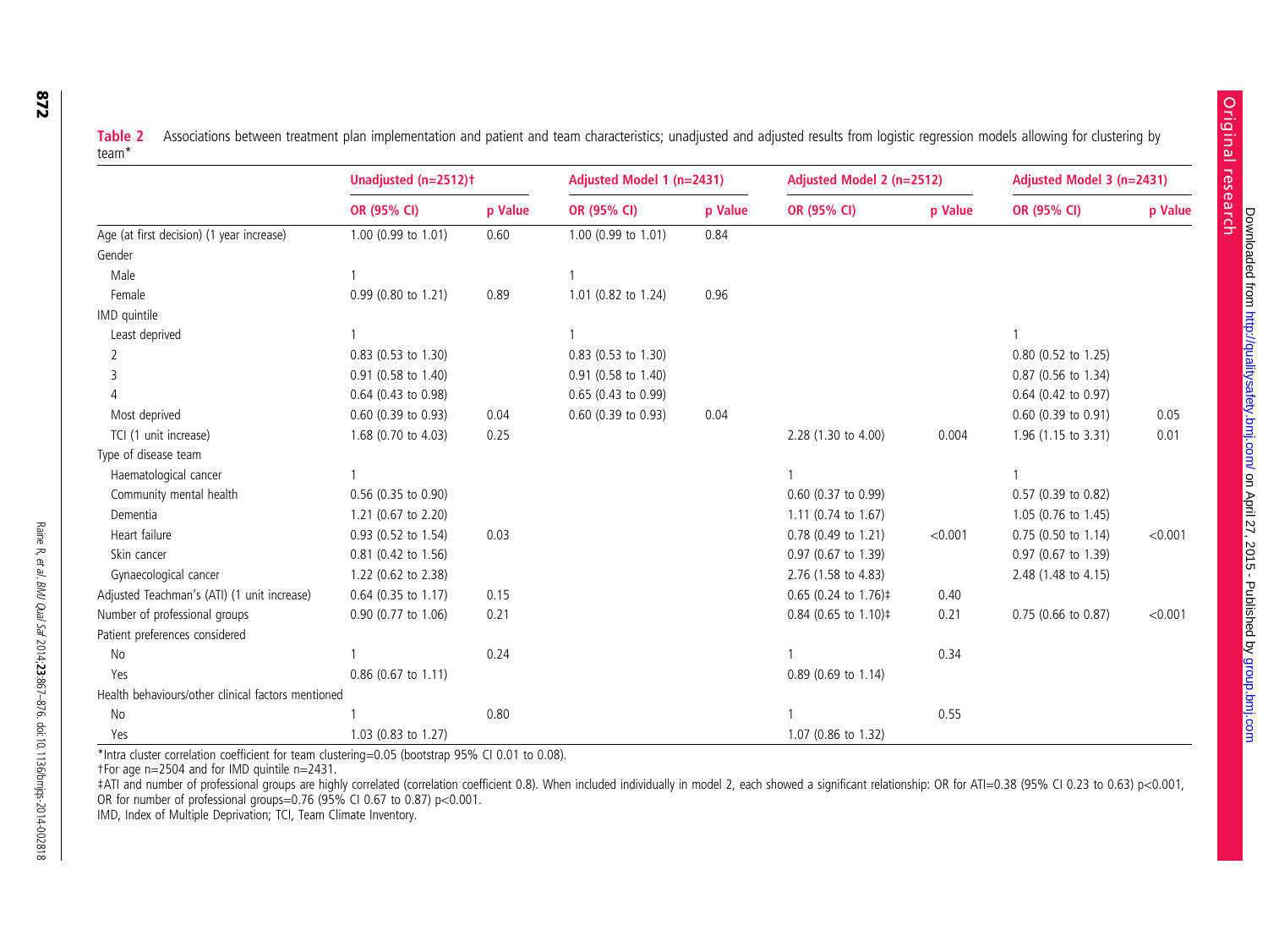## <span id="page-6-0"></span>Table 3 Reasons for non-implementation for decisions in the first treatment plan

| <b>Reason for non-implementation of</b><br>treatment decision*            | Number (%)<br>$n = 355$ |  |
|---------------------------------------------------------------------------|-------------------------|--|
| Patient/carer/family choice                                               | 54 (15)                 |  |
| Change in circumstances†                                                  | 40 (11)                 |  |
| Patient did not attend                                                    | 36 (10)                 |  |
| Decision was conditional and condition was not met                        | 21(6)                   |  |
| Patient died                                                              | 19(5)                   |  |
| Comorbidity arising post-MDT meeting, or deteriorated<br>post-MDT meeting | 6(2)                    |  |
| Comorbidity not discussed                                                 | 7(2)                    |  |
| Other#                                                                    | 98 (28)                 |  |
| Non-implementation recorded but reason not given                          | 74 (21)                 |  |

\*Where non-implementation was recorded in the notes.

†For example, patient left the care of team.

‡New information or test results emerged after the MDT meeting; incorrect or missing information at the MDT meeting; decision was implemented outside of the 3-month follow-up period. MDT, Multidisciplinary team.

maintained a focus on decisions, which were clearly recorded. They also assembled patient lists before meetings. This stimulated case presenters to consider the management options they wished to discuss before rather than during the meeting and led to more explicit decisions. The other MDTs included none or some of these features, and this varied by team rather than by disease type.

Features of teams with lower rates of treatment plan implementation Those dementia and CMHT meetings with larger numbers of professional groups and lower implementation tended to discuss a more diverse range of issues (from medication to social issues, housing and benefits), and also used meetings to provide updates on ongoing cases and peer support. There was some evidence that these teams lacked clarity of purpose:

I am never quite sure what the purpose of the meetings are (psychiatric nurse, interview),

and were less focused on specific questions:

Thanks for sharing that story. Why did we hear it? (psychiatrist, observation).

Decision documentation was inconsistent, and CMHT members frequently discussed difficulties in engaging patients with the service which also contributed to the low implementation in these teams.

## Chairing arrangements

Chairing varied considerably between teams. Most meetings were formally chaired: in cancer teams, one dementia team and two CMHTs, this was a designated person who chaired the meeting each week (either a consultant or the team manager). In two mental health teams, the chairing role rotated between team members on a weekly basis. The remaining three teams did not have a predefined chairing system, and different senior members took the lead on different occasions, sometimes changing during a meeting.

## Multidisciplinary working

Team members reported that they valued hearing a range of disciplinary perspectives, however, not all disciplines were perceived to have an equal 'voice'. Cancer and heart failure teams were characterised by a strong medical dominance in terms of attendance and participation. While these teams typically made and implemented high numbers of treatment plans, those plans were less likely to have incorporated the full range of disciplinary perspectives:

It's rarely a multidisciplinary meeting…it often consists of a surgeon talking to the radiologist (gynaecological cancer oncologist, interview).

CMHT and dementia teams were characterised by more even levels of participation across the disciplines, however, interviews revealed that differences in the ways that professional groups approached problems could lead to difficulties:

They're in two camps… social workers very much do try to defend, you know, a person's right to be mad. I mean the nurse view is 'you're not well so we need to get you on the path and let's make the decisions you would make [if you were well]' (psychiatric nurse, interview).

#### Patient factors

We explored the roles that patient preference, health behaviours and other clinical factors may have in explaining the socioeconomic variations in implementation that we found. However, most members considered that the extent to which patient behaviours and other factors were discussed was appropriate, although there was marked team variation in discussion of these factors. With regard to patient preferences, some argued that these were central to MDT decisions while others tended to elicit patient preferences after the MDT, when treatment options could be shared with them.

Further quotes illustrating these findings are provided in Section 4 of the online supplementary appendix.

## **DISCUSSION**

In this large study, the first to include MDTs for different conditions, we demonstrate the implications of MDT diversity for the NHS and patient care. We have shown that a good team climate and less diverse membership in the MDT were the most important predictors of treatment plan implementation across teams. There was variation within and between disease types with gynaecological cancer having the highest rates of treatment plan implementation, and CMHTs the lowest. There was less implementation for patients living in more deprived areas. Lack of implementation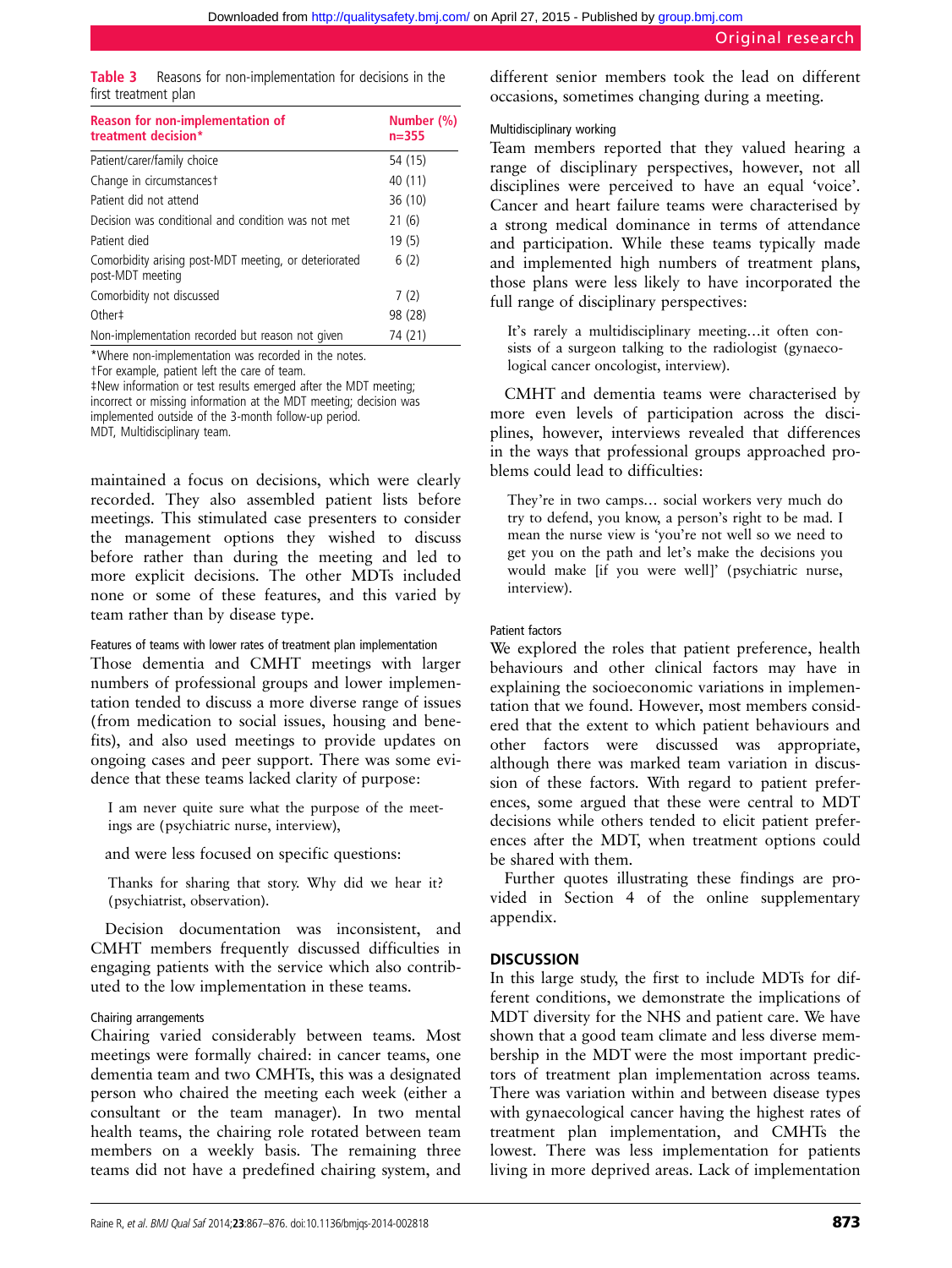was commonly due to patient or family choice, and to difficulties in engaging patients with the service. The better implementing teams tended to have dedicated administrative support and clear goals and processes.

Contrary to previous reports and expectations, greater multidisciplinarity is not necessarily associated with more effective decision making. Previous research suggests that each team member brings relevant information for the development of a cohesive care plan. $31$  However, diversity may raise communication barriers due to differences in knowledge, skills and ability,<sup>[9](#page-9-0)</sup> misunderstandings of each other's roles, $32$  and identifying with subgroups rather than with the team as a whole. $33$  Our research suggests that the presence of many professional groups needs to be mediated by a clear purpose and agreed processes. This is supported by evidence which points to the benefits of shared objectives to guide and structure communication, focused leadership, and team reflexivity.<sup>9</sup> 34

Second, our results concur with others which demonstrated that a good team climate does translate to better decisions.<sup>[11](#page-9-0)</sup> It had been suggested that transformational leadership affects team performance (better decisions) by creating a positive climate.<sup>[35](#page-9-0)</sup> It is also possible that the mixed results in the literature are explained by the different outcome measures used to define effectiveness.<sup>[12](#page-9-0)</sup>

Finally, patients from more deprived areas are less likely to have their treatment plans implemented, and this occurred despite the routine reference to treatment guidelines by cancer teams. Consideration of patient preference, comorbidities or other health-related factors do not seem to explain this.

Previous research reporting socioeconomic inequalities in use of adjuvant therapy for cancer suggests that non-implementation equates to non-uptake of care for cancer patients. $36$  This is likely to partly explain the continuing socioeconomic variations in cancer survival.<sup>[37](#page-9-0)</sup> There is little research on treatment inequalities for people with dementia, although a small study indicates that these may occur.<sup>[38](#page-9-0)</sup> Recent models demonstrated equitable provision of cardiovascular care which translated to similar proportions of deaths averted across deprivation quintiles.<sup>[39](#page-9-0)</sup> However, non-implementation may result in care delays which might impact upon morbidity rather than mortality—something that was not addressed in these cardiovascular models.

## Methodological issues

We recognise that the use of decision implementation as an indicator of effectiveness does not address the issue of whether or not the 'right' decisions have been made. It is possible that poor decisions are implemented. In order to examine whether implemented decisions are 'good decisions' that do indeed lead to patient benefit, it would be necessary to analyse

carefully identified disease-specific health outcomes which can be plausibly and directly related to the MDT decision. Alternatively, a subset of decisions about which there are specific best practice guidelines could be assessed according to whether they conform to this guidance. However, many MDT decisions cannot be derived directly from treatment guidelines, and the detail provided in such guidelines varies by specialty.

Additionally, the factors we considered in our analyses were identified as potentially important based on previous research. We appreciate that there may be other, unmeasured factors that could also have influenced implementation. Furthermore, decision making is only one of a range of functions for some MDT meetings, and in particular for the CMHTs we studied. Our outcome measure was not designed to assess how well these additional functions were performed.

When deciding which and how many chronic diseases to include, in addition to the criteria described above, we were also bound by pragmatic imperatives to ensure feasibility of data collection. We recognise that this has implications for the generalisability of our results, in terms of applicability to other chronic conditions and with respect to the similarity of the MDTs we examined in comparison to other MDTs for the conditions under study. For this reason, we included more than one MDT wherever possible. Online supplementary appendix Sections 5 and 6 report team and meeting characteristics to assist readers in assessing the extent to which our results are likely to be applicable to other teams.

We combined decisions where implementation was 'not documented' with those decisions which were 'not implemented'. This was because, on the basis of our clinical experience, non-implementation is commonly not explicitly recorded in patients' records. Our conclusions are, therefore, limited by the accuracy of record keeping.

There is no consensus on the best measure of skill mix or team diversity.<sup>23</sup> We therefore categorised professionals into coherent groups on the basis of our clinical expertise. We used a well-established area measure of socioeconomic characteristics, commonly used where individual-level indicators are not available. However, this method rests on the assumption that individuals conform to the socioeconomic profile of their residential area. We recognise that misclassifications can cause underestimates or overestimates of the relation between socioeconomic circumstances and implementation.

We did not achieve the target sample size of 3000 individual patients with treatment plans. This is because fewer patients than anticipated had treatment plans agreed at each meeting. However, even with our smaller sample, investigation into model overfitting did not raise concerns.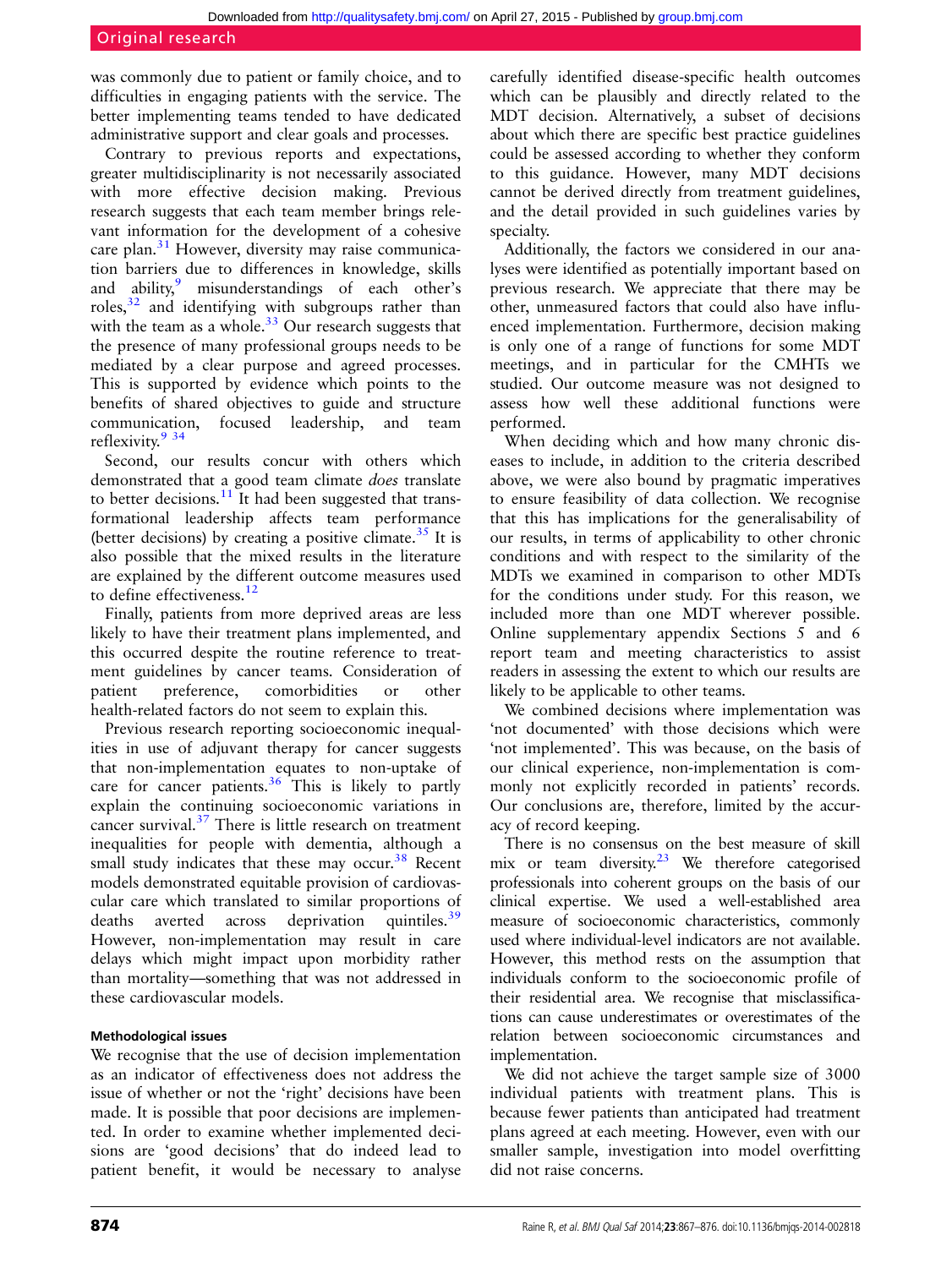<span id="page-8-0"></span>We did not collect cost or waiting time data, and so, cannot comment on the implications of MDT diversity with respect to MDT cost effectiveness or consequences for patients.

It is possible that team members behaved differently when under observation, but this was mitigated by the 2 weeks of observation before data were collected. Additionally, MDT members were aware that decision making was being studied, but not that implementation was being examined.

#### Conclusion

MDTs are widespread across the NHS, but they are resource intensive, and so their value to the NHS and patients should be maximised. A team atmosphere that facilitates involvement, task orientation and support for improvement is key to ensuring team decisions are implemented. The benefits of multidisciplinarity per se should not be assumed. However, clear goals and procedures are crucial, and we also recommend routinely monitoring decision implementation to ensure the equitable provision of care.

#### Author affiliations

<sup>1</sup>Department of Applied Health Research, University College London, London, UK

<sup>2</sup>Department of Women's Cancer, UCL Elizabeth Garrett Anderson Institute for Women's Health, University College London, London, UK

<sup>3</sup>Department of Plastic and Reconstructive Surgery, The Royal Free Hospital, London, UK

<sup>4</sup>Division of Psychiatry, University College London, London, **IK** 

<sup>5</sup>Royal College of Pathologists, London, UK

 North Trent Cancer Research Network, Consumer Research Panel, ICOSS, The University of Sheffield, Sheffield, UK Patient and Public Involvement Representative, London, UK UCL Centre for Behaviour Change, University College

London, London, UK 10School of Social and Community Medicine, Bristol University,

Bristol, UK<br><sup>11</sup>Royal College of Psychiatrists, Centre for Quality Improvement, London, UK

<sup>12</sup>Department of Cardiology, National Heart and Lung

Institute, Imperial College London, Hammersmith Hospital, London, UK

13Department of Statistical Science, University College London, London, UK

Acknowledgements We are indebted to all the North Thames MDT teams and patients who participated in this research and made it possible, and to the NHS staff who assisted with recruitment and access to medical records. We would like to thank Professor Ewan Ferlie for his advice, and contribution to the study design. We are grateful to Dr Sophie Bostock who assisted during the inception of the project, to Dr Khadija Rantell who assisted with data cleaning, and to Dr Mike Galsworthy who assisted with database building and cleaning and preliminary analysis. We would also like to acknowledge the support of the National Institute for Health Research, through the Comprehensive Clinical Research Network. This study was funded by the NIHR Health Services and Delivery Research Programme.

Contributors RR, AL, AP, MK and JMB conceived the idea for this study. RR led the funding application and all components of the study. She prepared the first draft of the paper with assistance from JB, CN, IW and PX. All other authors contributed to subsequent drafts and approved the final draft.

CN, IW and PX contributed to study design, review of the literature, recruitment of participants, data collection, analysis and interpretation, assisted in writing the first draft of the paper, and provided critical review of subsequent drafts. JB collaborated in the funding application and was responsible for statistical aspects of the study, including involvement in the study design, analysis, and interpretation. JMB, AC, SG, MK, AL, GL, SM and AP collaborated in developing the idea for the research and in the funding application. They contributed to study design and provided clinical expertise throughout the project. DA, MH, AC, AL, GL and AP contributed to participant recruitment. AL and AC contributed to the qualitative analysis and interpretation of the findings. DA and MH contributed to study design, and provided guidance from a patient perspective throughout the project. NA-P assisted with the literature review and data collection. As the chief investigator and guarantor, RR managed the study overall and had final responsibility for the analysis and manuscript content.

Declaration of transparency The lead author affirms that the manuscript is an honest, accurate and transparent account of the study being reported; that no important aspects of the study have been omitted; and that any discrepancies from the study, as planned, have been explained.

Funding This project was funded by the NIHR Health Services and Delivery Research programme (project number 09/2001/ 04) and will be published in full in the Health Services and Delivery Research Journal. Further information available at: [\(http://www.netscc.ac.uk/hsdr/projdetails.php?ref=09-2001-04\).](http://www.netscc.ac.uk/hsdr/projdetails.php?ref=09-2001-04)) In accordance with NIHR regulations, the findings reported here are to be referred to as initial until the NIHR final report has been published. The sponsors of the study had no role in study design, data collection, data analysis, data interpretation, the writing of the report, or the decision to submit the report for publication.

Department of Health disclaimer This report presents independent research commissioned by the National Institute for Health Research (NIHR). The views and opinions expressed by authors in this publication are those of the authors and do not necessarily reflect those of the NHS, the NIHR, MRC, CCF, NETSCC, the Health Services and Delivery Research programme or the Department of Health.

Competing interests All authors have completed the ICMJE uniform disclosure form at [\(http://www.icmje.org/coi\\_](http://www.icmje.org/coi_disclosure.pdf)) disclosure.pdf) (available on request from the corresponding author) and declare: support from the organisation described below for the submitted work; no financial relationships with any organisations that might have an interest in the submitted work in the previous 3 years, and no other relationships or activities that could appear to have influenced the submitted work.

Ethics approval East London Research Ethics Committee (10/ H0704/68) and NIGB (ECC 6-05 (h)/2010).

Provenance and peer review Not commissioned; externally peer reviewed.

Open Access This is an Open Access article distributed in accordance with the Creative Commons Attribution Non Commercial (CC BY-NC 3.0) license, which permits others to distribute, remix, adapt, build upon this work non-commercially, and license their derivative works on different terms, provided the original work is properly cited and the use is noncommercial. See: http://creativecommons.org/licenses/by-nc/3.0/

#### **REFERENCES**

- 1 National Cancer Action Team. National cancer peer review programme manual for cancer services: haemato-oncology cancer measures. London: National Cancer Action Team, 2013.
- 2 Department of Health. Mental health policy implementation guide. London: Department of Health, 2001.
- 3 Walker D, Kemp E. A guide for review and improvement of hospital based heart failure services. London: NHS Improvement, 2011.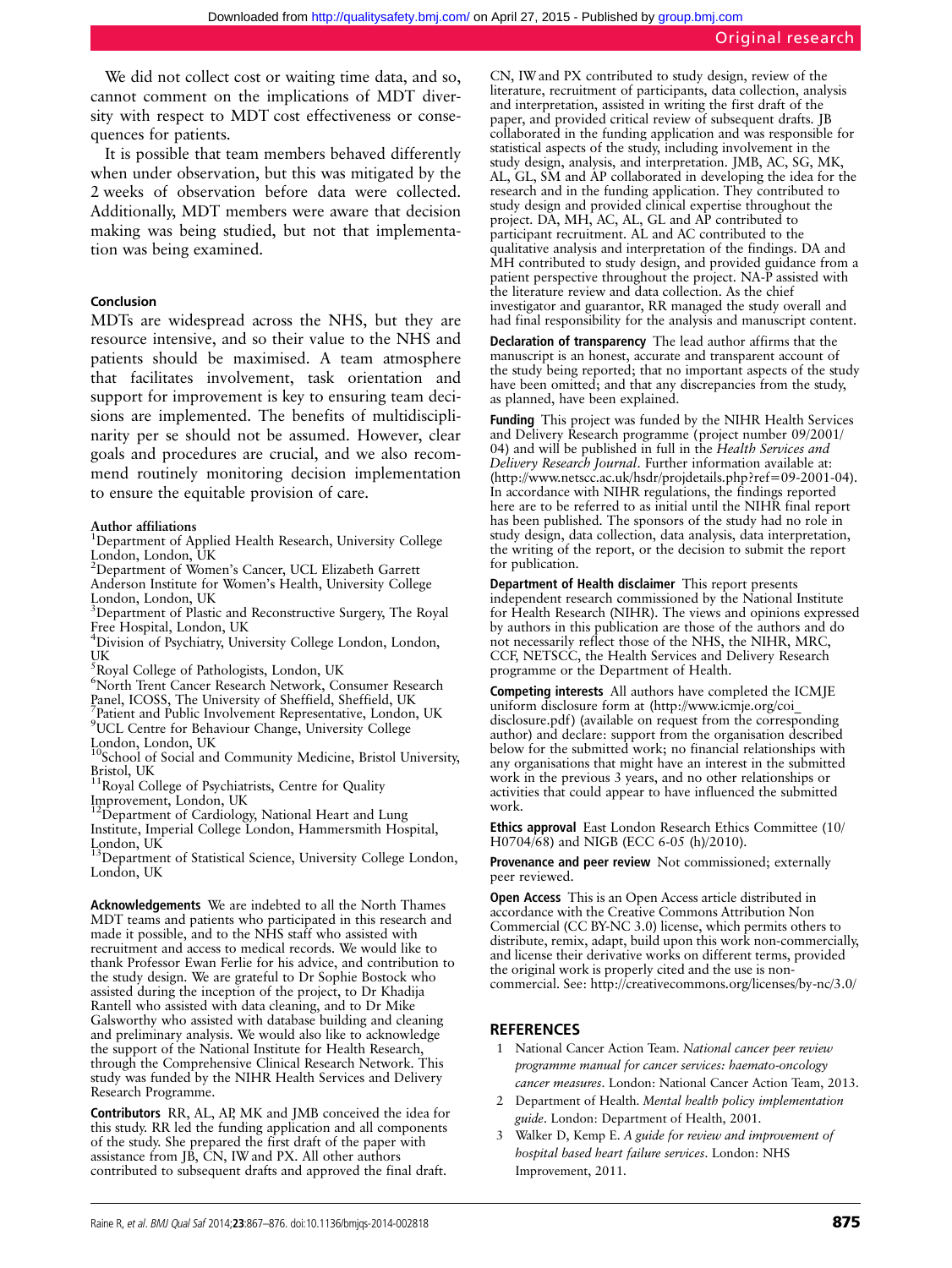## <span id="page-9-0"></span>Original research

- 4 Harrison JD, Choy ET, Spillane A, et al. Australian breast cancer specialists' involvement in multidisciplinary treatment planning meetings. Breast 2008;17:335–40.
- 5 Wagner EH. Effective teamwork and quality of care. Med Care 2004;42:1037–9.
- 6 Lamb BW, Brown KF, Nagpal K, et al. Quality of care management decisions by multidisciplinary cancer teams: a systematic review. Ann Surg Oncol 2011;18:2116–25.
- 7 Bosch M, Faber MJ, Cruijsberg J, et al. Effectiveness of patient care teams and the role of clinical expertise and coordination: a literature review. Med Care Res Rev 2009;66(6 Suppl):5S–35S.
- 8 National Peer Review Programme. National peer review report: cancer services 2012/2013: an overview of the findings from the 2012/2013 National Peer Review of Cancer Services in England. London: NHS Improving Quality, 2013.
- 9 Fay D, Borrill C, Amir Z, et al. Getting the most out of multidisciplinary teams: a multi-sample study of team innovation in health care. J Occup Organ Psychol 2006;79:553–67.
- 10 Anderson NR, West MA. Measuring climate for work group innovation: development and validation of the team climate inventory. J Organ Behav 1998;19:235–58.
- 11 Gonzalez-Roma V, Gamero N. Does positive team mood mediate the relationship between team climate and team performance? Psicothema 2012;24:94–9.
- 12 Goh T, Eccles M, Steen N. Factors predicting team climate, and its relationship with quality of care in general practice. BMC Health Serv Res 2009;9:1–11.
- 13 Department of Health. Mental health policy implementation guide: community mental health teams. London: Department of Health, 2002.
- 14 National Institute for Clinical Excellence. Chronic heart failure: management of chronic heart failure in adults in primary and secondary care. London: National Institute for Health and Clinical Excellence, 2010.
- 15 Dixon A, Le Grand J, Henderson J, et al. Is the British National health service equitable? The evidence on socioeconomic differences in utilization. J Health Serv Res Policy 2007;12:104–9.
- 16 Department of Health. The NHS constitution for England. London: Department of Health, 2013.
- 17 Blazeby JM, Wilson L, Metcalfe C, et al. Analysis of clinical decision-making in multi-disciplinary cancer teams. Ann Oncol 2006;17:457–60.
- 18 Mickan SM. Evaluating the effectiveness of health care teams. Aust Health Rev 2005;29:211–7.
- 19 Entwistle VA, Sowden AJ, Watt IS. Evaluating interventions to promote patient involvement in decision-making: by what criteria should effectiveness be judged? J Health Serv Res Policy 1998;3:100–7.
- 20 Lilford RJ, Brown CA, Nicholl J. Use of process measures to monitor the quality of clinical practice. BMJ 2007;335:648–50.
- 21 Kivimaki M, Elovainio M. A short version of the team climate inventory: development and psychometric properties. J Occup Organ Psychol 1999;72:241–6.
- 22 Biemann T, Kearney E. Size does matter: how varying group sizes in a sample affect the most common measures of group diversity. Organ Res Methods 2010;13:582–99.
- 23 Harrison DA, Klein KJ. What's the difference? Diversity constructs as separation, variety, or disparity in organizations. Acad Manage Rev 2007;32:1199–228.
- 24 Department for Communities and Local Government. The English indices of deprivation 2010. London: Department for Communities and Local Government, 2011.
- 25 Harrell FE. Regression modelling strategies. Nashville: Springer, 2001.
- 26 Gilligan D, Goodrum L, Magee L, et al. Do decisions made at lung cancer multi-disciplinary team meetings get carried out. Lung Cancer 2005;49(Suppl 2(0)):S24.
- 27 Peduzzi P, Concato J, Kemper E, et al. A simulation study of the number of events per variable in logistic regression analysis. J Clin Epidemiol 1996;49:1373–9.
- 28 Gulliford MC, Adams G, Ukoumunne OC, et al. Intraclass correlation coefficient and outcome prevalence are associated in clustered binary data. J Clin Epidemiol 2005;58:246–51.
- 29 Strauss A, Corbin J. Basics of qualitative research: techniques and procedures for developing grounded theory. Thousand Oaks, CA: Sage, 1998.
- 30 Barry CA, Britten N, Barber N, et al. Using reflexivity to optimize teamwork in qualitative research. Qual Health Res 1999;9:26–44.
- 31 Nembhard IM, Edmondson AC. Making it safe: the effects of leader inclusiveness and professional status on psychological safety and improvement efforts in health care teams. J Organ Behav 2006;27:941–66.
- 32 Doyle J. Barriers and facilitators of multidisciplinary team working: a review. Paediatr Nurs 2008;20:26–9.
- 33 Bezrukova K, Jehn K, Zanutto E, et al. Do workgroup faultlines help or hurt? A moderated model of faultlines, team identification, and group performance. Organ Sci 2009;20:35–50.
- 34 Van Knippenberg D, Dawson JF, West MA, et al. Diversity faultlines, shared objectives, and top management team performance. Hum Relations 2011;64:307–36.
- 35 Kearney E, Gebert D. Managing diversity and enhancing team outcomes: the promise of transformational leadership. J Appl Psychol 2009;94:77–89.
- 36 Lyratzopoulos G, Barbiere J, Gajperia C, et al. Trends and variation in the management of oesophagogastric cancer patients: a population-based survey. BMC Health Serv Res 2009;9:231.
- 37 Rachet B, Ellis L, Maringe C, et al. Socioeconomic inequalities in cancer survival in England after the NHS Cancer Plan. Br J Cancer 2010;103:446–53.
- 38 Cooper C, Blanchard M, Selwood A, et al. Antidementia drugs: prescription by level of cognitive impairment or by socio-economic group?. Aging Ment Health 2010;14:85-9.
- 39 Bajekal M, Scholes S, Love H, et al. Analysing recent socioeconomic trends in coronary heart disease mortality in England, 2000–2007: a population modelling study. PLoS Med 2012;9:e1001237.